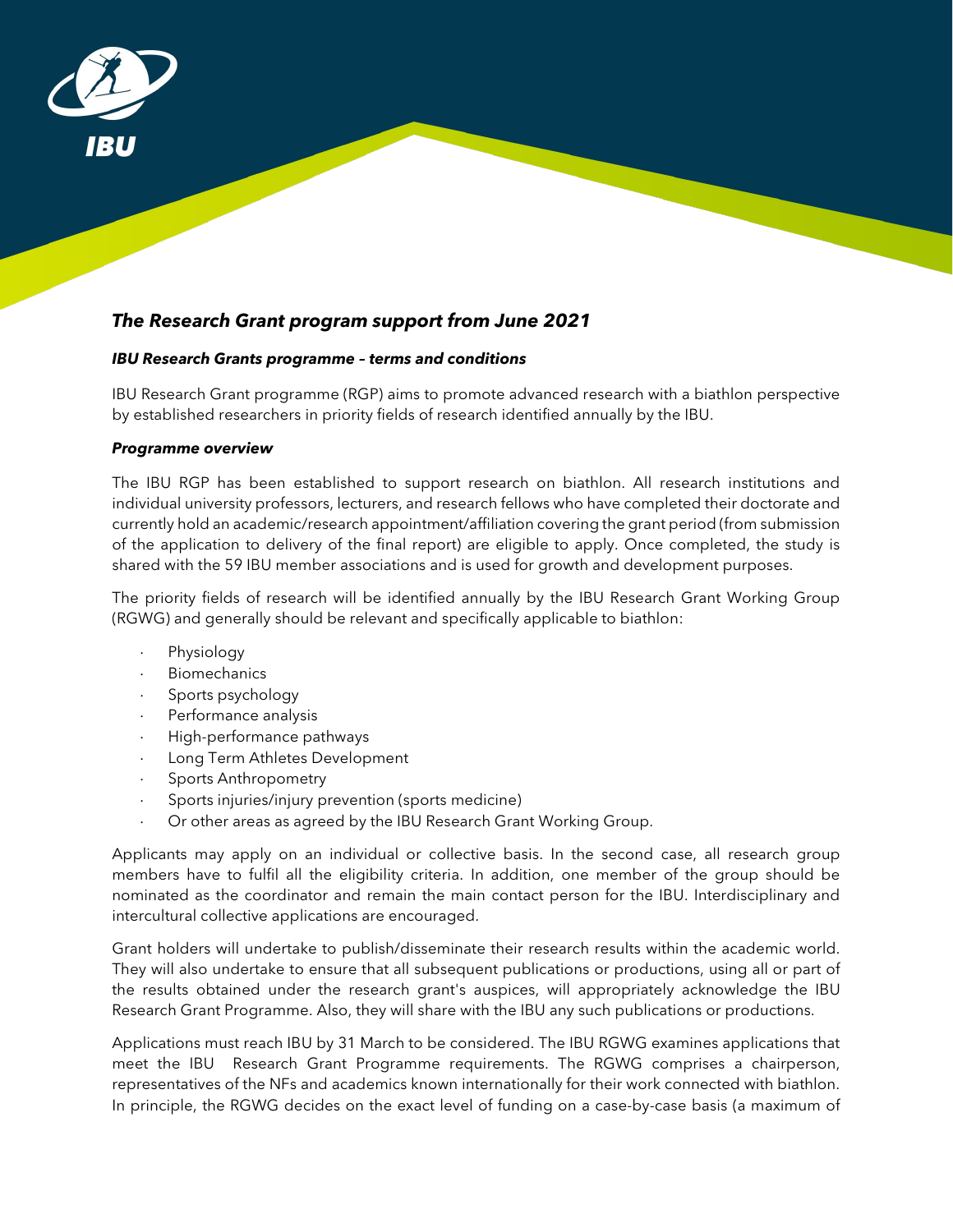

€10,000 per individual grant, €20,000 for joint applications). The total budget is 50 000 EUR per cycle. The RGWG will generally award at least one grant to a project in the medical sciences. Applicants may not submit the same project proposal twice without having introduced significant changes. Nor may applicants submit more than one project during the same IBU Research Grant Programme cycle.

# *IBU Research Grant Programme cycle (besides 2021)*

| 31 March | Application deadline                          |
|----------|-----------------------------------------------|
| 30 April | Applicants informed                           |
| May      | Introductory meeting, an agreement signed     |
| November | Researchers submit an interim report          |
| 30 April | Researchers submit a final report             |
| May/June | Researchers present a final report to the IBU |

## *IBU Research Grant Programme cycle 2021*

|           | 30 September Application deadline             |
|-----------|-----------------------------------------------|
| October   | Applicants informed                           |
| October   | Introductory meeting, an agreement signed     |
| January   | Researchers submit an interim report          |
| 30 April  | Researchers submit a financial report         |
| June      | Researchers submit a final report             |
| June/July | Researchers present a final report to the IBU |

## *Information to the Applicants*

Applicants must upload the following supporting documents with their online application in the IBU Scope:

- 1. Researcher CV including profession, position in the institution, research areas and merits
- 2. Endorsement Letter from Academic Institution/Research Centre and Member Federation.
- 3. Budget and Budget Justification

Researchers are requested to submit a budget justification to explain and justify the expenses outlined in the proposal budget. The researcher should accurately reflect the costs of the proposed research project. The budget justification provides the IBU and the RGWG with information about why costs are necessary and how they are calculated.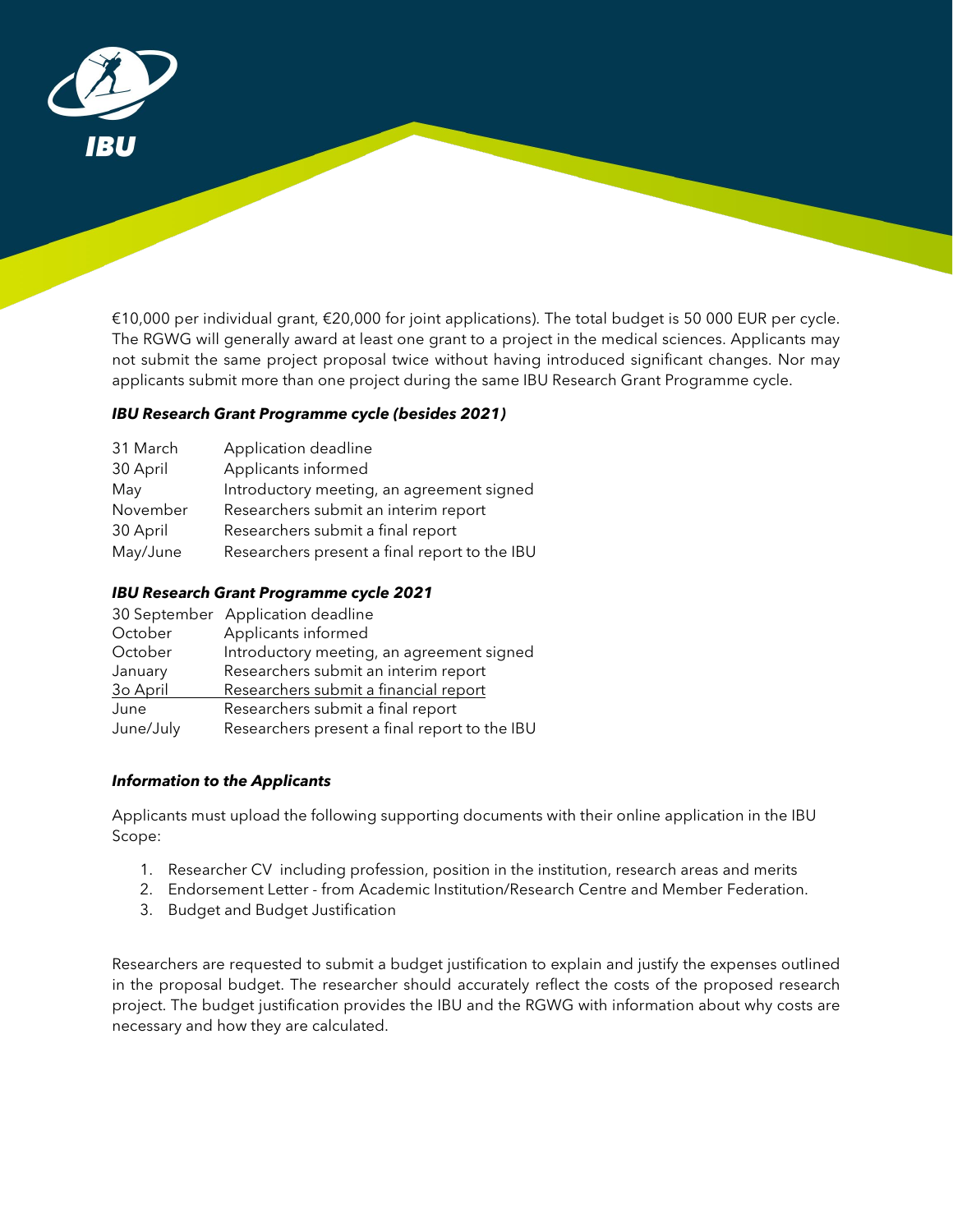

IBU Research Grants programme intend to cover the following direct costs:

- Travels- relevant to the research project
- Investigators allowance (the approximate working hours of the investigator)
- Specialised software
- Supplies and equipment directly related to the project
- ⋅ Writing/publication expenses

Funding not supported by the IBU Research Grants programme includes:

- **Salaries**
- ⋅ Taxes
- ⋅ Tuition fees
- ⋅ Institutional overhead
- Expenses incurred before the effective date of the grant
- Living expenses
- Miscellaneous expenses not presented in the application
- Fees paid for external consultant or vendor

#### *Assessment criteria for the applications*

Applications are assessed in terms of:

- 1. Relevance of research questions and their application to biathlon.
- 2. Benefits of research results for biathlon athletes, coaches or entourage members.
- 3. Originality and innovation of the research subject in biathlon research or added value to existing biathlon research.
- 4. Quality of the project and publication possibilities in an international journal.
- 5. Research applicability for training and performance.

## *Process of selection*

IBU Research Grant Working Group (RGWG) will evaluate the applications for research grants. This group shall be made up of:

- 1. The delegated member of the Development Reference Group
- 2. The IBU Development Director
- 3. The IBU Education Manager
- 4. The delegated member of the IBU Academy Expert Group
- 5. Experienced Academics